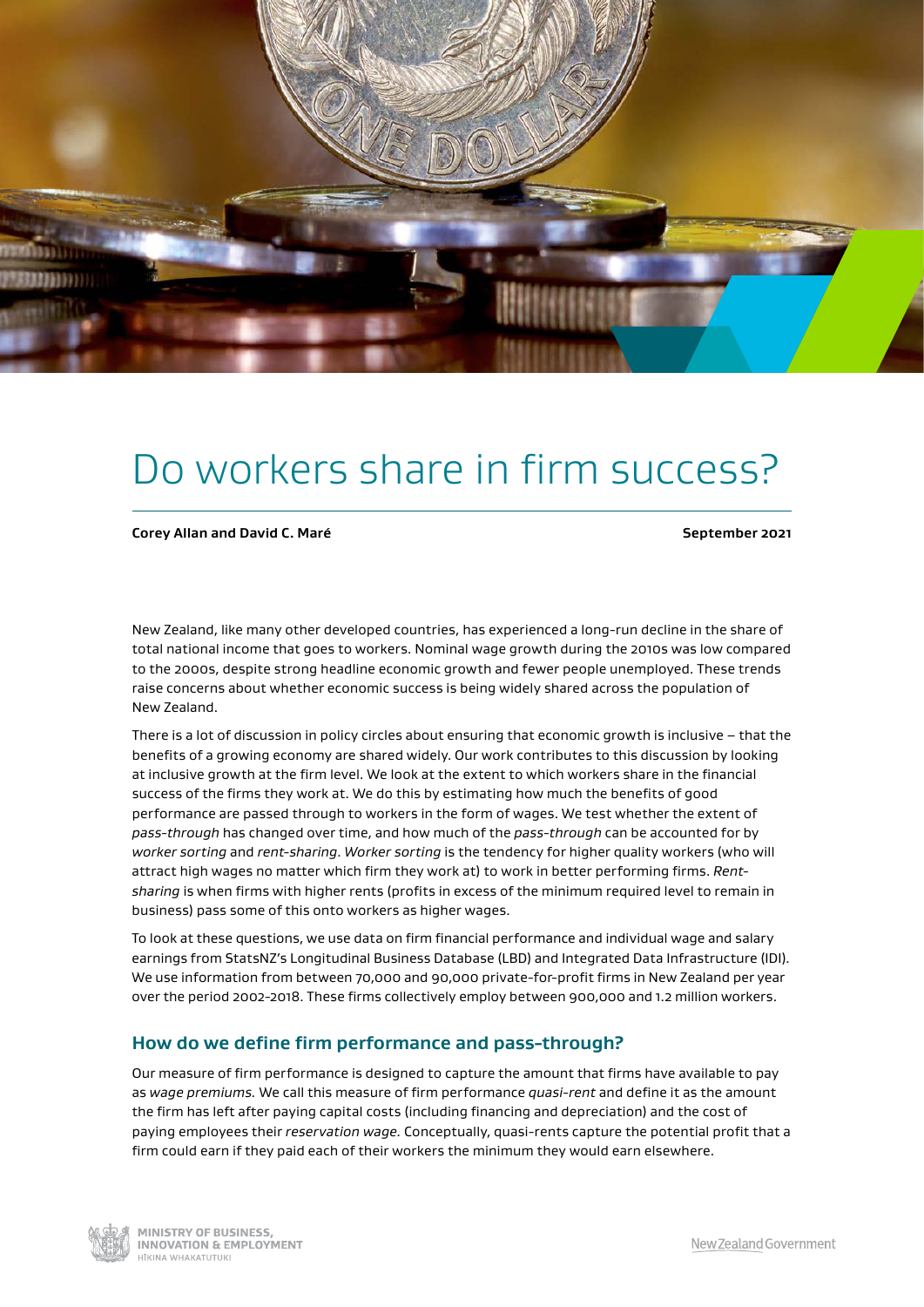

*Figure 1: Uses of frm revenue* One way to visualise what *quasi-rents* are is to consider a breakdown of what firms do with their revenue. A stylised breakdown is provided in Figure 1. Firms must pay for their materials and other overheads, capital costs (e.g. interest and depreciation), as well as the 'cost' of labour, where the cost of labour is at their employees reservations wages. Any remaining money after paying these costs is what we call *quasi-rents.* 

> Firms can use these *quasi-rents* to reward workers through a wage premium, provide income to business owners (either as a wage or a portion of profits), use the money to finance expansion or R&D, or hold the money to help them meet their costs during more difficult years. Our estimate of *wage premiums* in turn aims to capture how much more a worker is paid than the minimum that they would earn elsewhere (their *reservation wage*).

> We make use of a technique that separates wages into two parts - a component that is due to individual characteristics (e.g. age, skills, and education) and a component that is due to frm characteristics (e.g. HR practices, frm performance, capital intensity). The individual

component of wages is our measure of each workers' *reservation wage*, and we call the frm component the *frm wage premium*.

We're interested in how these *quasi-rents* are shared with workers in aggregate, at diferent frms, and within the same frm over time. We develop a set of measures to look at each of these. To look at sharing in aggregate, we look at how much of total *quasi-rents* are paid as *wage premiums*. We then look at how much more high-performing frms (those with higher *quasi-rents*) pay their workers relative to low performers, and finally we look at how much workers share in performance changes within a firm over time.

We look at two possible reasons why high-rent frms pay higher wages – *worker sorting* and *rentsharing*. To measure *worker sorting*, we look at whether workers with characteristics associated with high wages tend to work in frms that earn high rents. This could be because higher quality workers are driving firm performance, or higher quality workers actively seek out the best performing firms. We also look at whether high-rent frms tend to pay higher *wage premiums*, which we refer to as *rent-sharing* – the extent to which potential profts are passed on to workers.

# **To what extent do workers share in success…**

#### *In aggregate?*

We frst look at how much of total *quasi-rents* are paid as *wage premiums*. Figure 2 plots the share of rents earned by workers over time. This share increased during the 2000s from 30%, reaching a peak of about 39% in 2010. This peak during the Global Financial Crisis (GFC) is a result of rents falling faster than wage premiums during the recession, leading to an increase in the share. The share has been declining steadily since 2010 as growth in rents has outpaced growth in frm wage premiums. In 2018, the share sat around 34%.

Workers do share in overall economic performance, but wage premiums vary less over time than rents. As a result, in good (high-rent) years, wage premiums are a lower proportion of rents. Year-toyear rent changes are less than fully refected in wages – whether rents are rising or falling.

Our study focuses on the relationship between rents and wage premiums at the frm level – whether high-rent frms pay high wage premiums, and whether frms raise wages when their rents increase. As for the aggregate patterns, wage premiums vary less than rents, whether looking at variation across firms or for firms over time.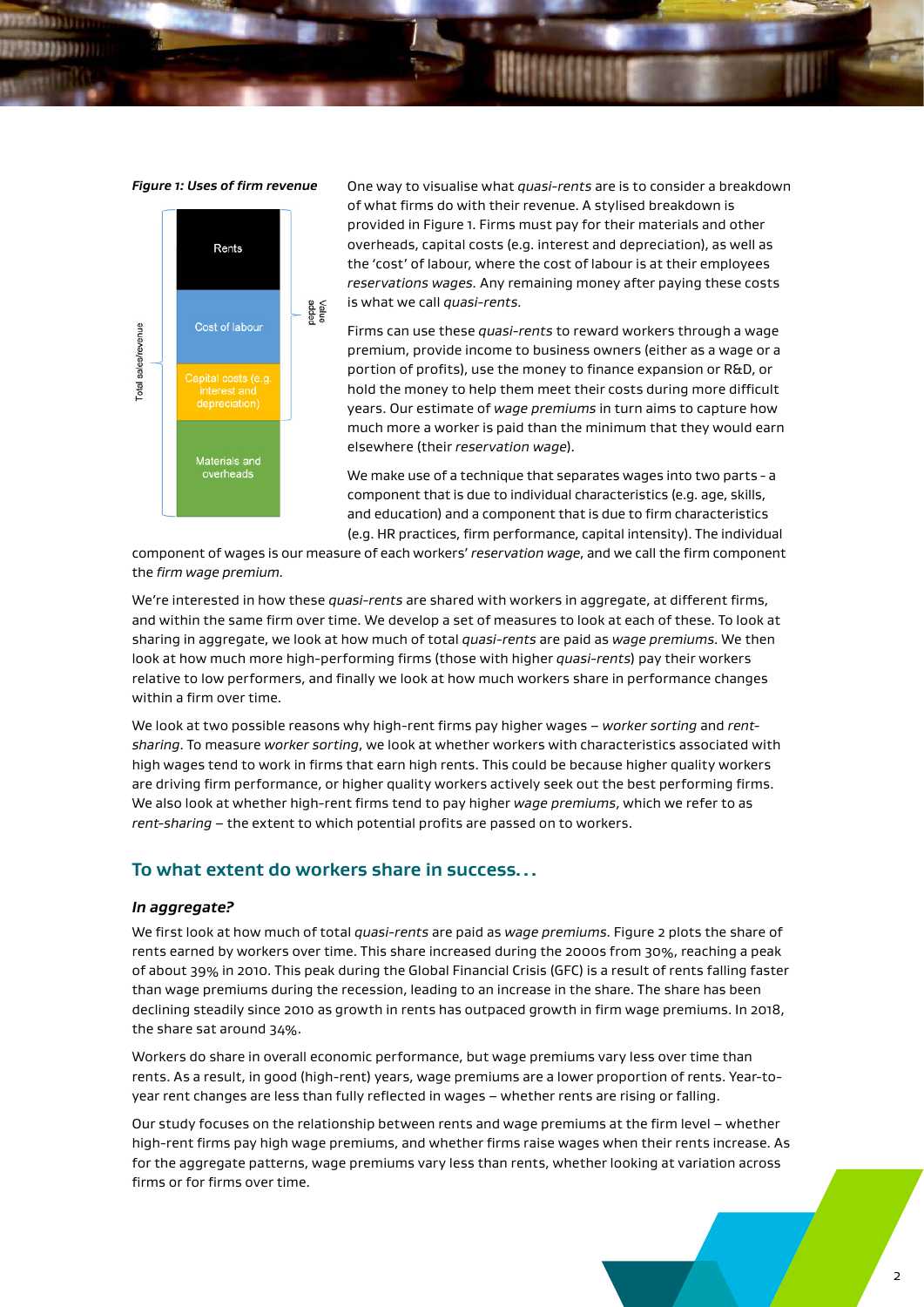

#### *Figure 2: Share of rents paid as wage premiums, 2002-2018*

### *At different frms?*

When we look at whether frms that earn higher rents pay higher wages, our results show that yes, they do, both as a result of *worker sorting* and *rent sharing*.

A frm that earns \$10,000 more rents per worker have average annual wages that are \$1,200 to \$1,300 higher. A worker would expect to receive between 12 or 13 cents per dollar of the extra rents from moving to a higher rent frm. About 40% of this is due to *worker sorting*. Firms that earn higher rents tend to have higher quality workers and part of the wage diference refects the diference in worker quality across firms.

#### *Within frms over time?*

Lastly, we look at how *changes* in rents at a frm are related to changes in wages at the same frm. We find that workers benefit from rent increases as well. The average worker receives an extra \$700 to \$800 per year from a \$10,000 increase in rents per worker.

While these across-frm and within-frm estimates may seem small, it's important to point out that firm rents are a lot more variable than wages, both across firms and within the same firm over time. This in part refects that changes in rents can be temporary – frms have good years and bad years, but workers are somewhat protected from these fuctuations because wages remain relatively stable. Firms may use the extra money from good years to provide a buffer to help them through bad years, or to invest in new technologies and improved production capacity to increase long-run performance. It is this long-run performance that we think is more likely to result in higher wages.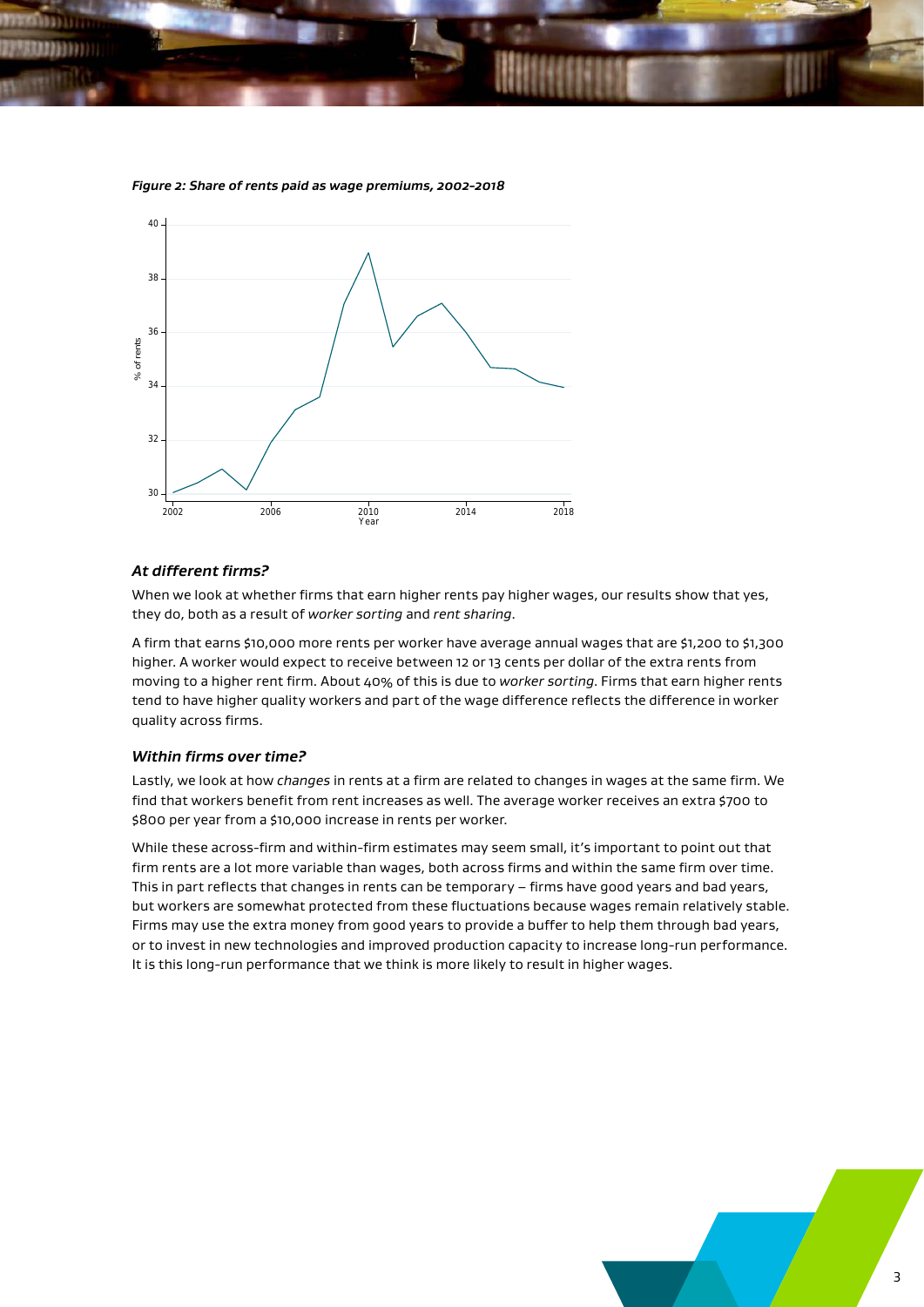

*Figure 3: Estimated pass-through, rent-sharing, and worker sorting over time, 2002-2018* 

## **How has this pass-through changed over time?**

We are also interested in whether *pass-through* has changed over time and whether the importance of *worker sorting* in explaining *pass-through* has changed. To examine these issues we look at the relationship between the component of wages that refects individual characteristics and frm rents. If higher quality workers are increasingly likely to work in frms with higher rents, then sorting will grow in importance over time. Finally, we look at how the relationship between the frm wage premium and rents has changed over time.

Figure 3 shows the change in *pass-through, worker sorting,* and *rent sharing* over the period 2002- 2018. The level of *pass-through* shown in Figure 3 is relatively low (0.045 – 0.065), implying that if rents are 10 percent higher, wages are only about 0.5 percent higher. Overall *pass-through* has been relatively stable over time, apart from a dip during 2008-2010 which corresponds to the GFC. This cyclical patern is not particularly surprising. Uncertainty was high and confdence was low during the GFC as workers worried about their jobs and frms worried about the future state of their markets and their own survival. We would expect lower rates of *pass-through* when uncertainty is high.

We do see a signifcant change in the importance of *worker sorting* in explaining overall *pass-through. Worker sorting* and *rent sharing* each explained about 50% of the overall *pass-through* in the earlier part of our study (2002-2007). Since then, the importance of *worker sorting* has declined, while the importance of *rent-sharing* has increased. By 2018, *worker sorting* explained only 10% of the overall *pass-through*. This means that higher quality workers are less likely to be working in high-rent frms than they were in the early 2000s. It seems that workers of diferent quality are more evenly spread across firms with different levels of rents. This tendency for better workers to be more evenly spread across frms with diferent levels of rents and wage premiums is one explanation for the decline in the share of rents paid as wage premiums from 2010.

While the peak in 2010 of the wage premium share of rents in Figure 2 and the decline in *pass-through*  at the same time in Figure 3 may seem odd, they are both the result of rents falling faster than wages or wage premiums during recessions. Wages tend to be sticky, meaning they don't tend to fall by nearly as much as rents, especially for existing workers. This results in an increase in the share of rents paid as wage premiums. It also weakens the relationship between wages and rents at the frm level, which results in a lower estimate of *pass-through*.